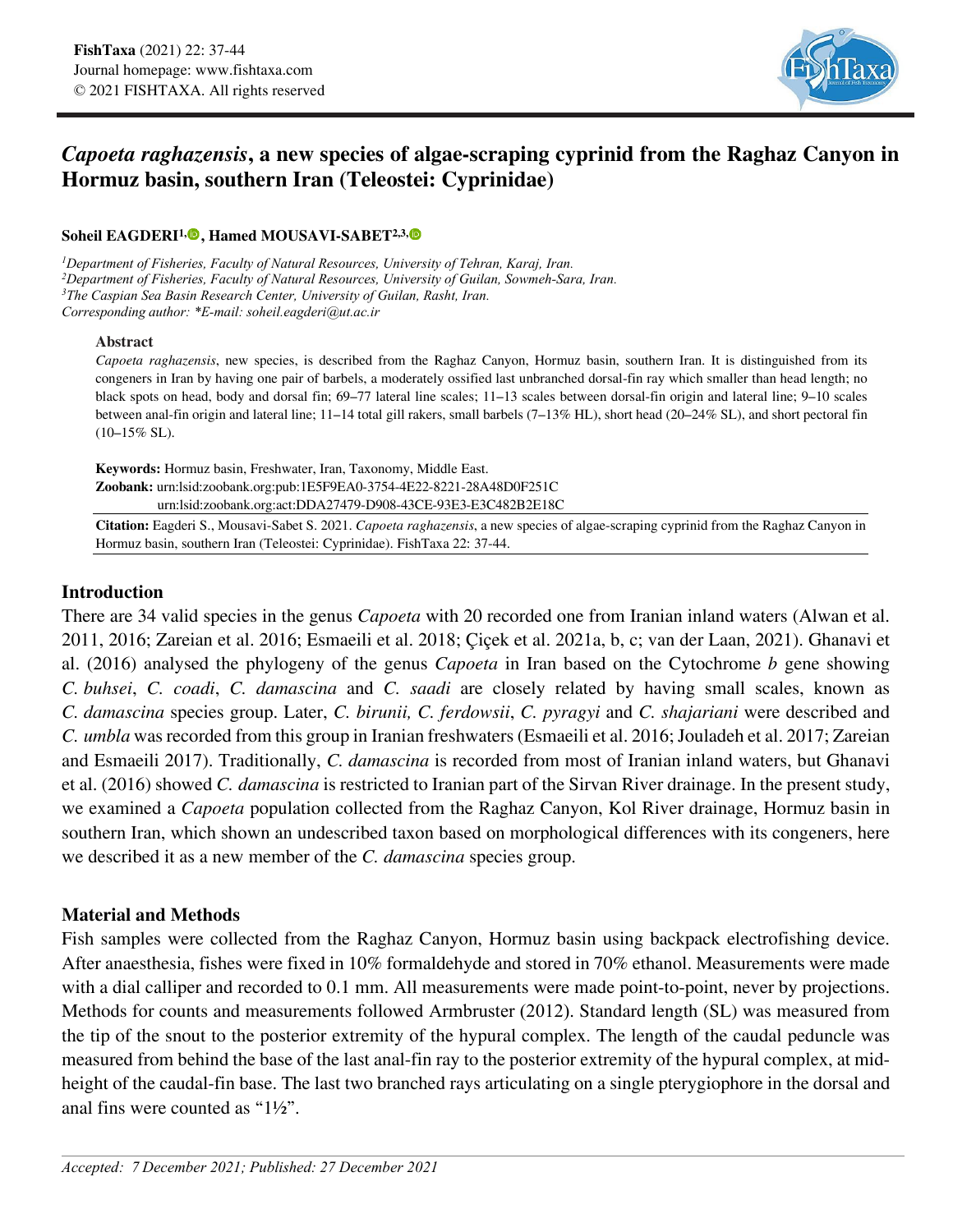

**Figure 2.** *Capoeta raghazensis* sp. n., IMNRF-UT-1105-4, holotype, 112 mm SL. Iran: Hormuzgan prov., Darab City, Raghaz Canyon, Hormuz basin.

**Abbreviations used.** SL, standard length; HL, lateral head length. Collection codes: IMNRF-UT, Ichthyological Museum of the Natural Resources Faculty, University of Tehran; VMFC, Vatandoust & Mousavi-Sabet Fish Collection, Tehran.

### **Results**

### *Capoeta raghazensis***,** new species

(Figs. 1-3, Tables 1-2)

**Holotype:** IMNRF-UT-1105-4, holotype, 111.8 mm SL. Iran: Hormuzgan prov., Hormuz basin, near Darab City, Raghaz Canyon, 28°49'32"N 54°18'02"E, July 2017.

**Paratypes:** IMNRF-UT-1105, 4, 67.7–231.3 mm SL; VMFC CR22006, 2, 71.2–113.0 mm SL; data same as holotype.

**Diagnosis:** *Capoeta raghazensis* sp. n. is a member of *C. damascina* species group. It is distinguished from *C. capoeta* species group (*C. aculeate*, *C. alborzensis*, *C. capoeta*, *C. fusca*, *C. gracilis*, *C. heratensis, C. macrolepis* and *C. razii*) by having smaller scales, including 69–77 total lateral line scales (vs. 32–58), 11– 13 scales between dorsal-fin origin and lateral line (vs. 6–10), and 9–10 scales between anal-fin origin and lateral line (vs. 5–7). *Capoeta raghazensis* sp. n. is further distinguished from *C. capoeta* by having 11–14 total gill rakers (vs. 17–29), and from *C. heratensis* by having one set (vs. two) barbel.

*Capoeta raghazensis* sp. n. is distinguished from *C. buhsei* and *C. umbla* by having 69–77 lateral line scales (vs. 80–102) and 9–10 scales between anal-fin origin and lateral line (vs. 11–14). *Capoeta raghazensis* sp. n. is further distinguished from *C. umbla* by 11–14 total gill rakers (vs. 18–20). It is distinguished from *C. saadi* by having shorter barbels (7–13 vs. 13–24% HL), shorter head (20–24 vs. 24–30% SL), smaller pectoral fin (10– 15 vs. 16–19% SL), and 25-29 circum-pendicular scales (vs. 23-24). *Capoeta raghazensis* sp. n. is distinguished from *C. coadi*, *C. damascina*, *C. ferdowsii*, *C. pyragyi*, *C. shajariani* and *C. umbla* by having 11–14 total gill rakers (vs. 15-20). It is further distinguished from *C. coadi* by having shorter pectoral fin (10-15 vs. 17-20% SL) and shallow dorsal fin depth (9–15 vs. 18–21% SL). It is distinguished from *C. biruni, C. ferdowsii*, *C. pyragyi* and *C. shajariani* by having 7-10 gill rakers on lower limb of first gill arch (vs. 10-13, 12-14, 13-15 and 12-14, respectively),

*Capoeta raghazensis* sp. n. is distinguished from the members of *C. trutta* species group *(C. anamisensis*, *C. mandica* and *C. trutta)* by having a moderately ossified last unbranched dorsal-fin ray which usually smaller than head length (vs. strongly ossified and thick) and having 11–14 total gill rakers (vs. 17–29).

**Description:** See Figures 1-4 for general appearance and Tables 1-2 for morphometric and meristic data. Body moderately deep and compressed laterally. Greatest body depth at middle of pectoral-pelvic distance. Head dorsal profile slightly convex. Predorsal length slightly longer than post-dorsal length. Dorsal profile of body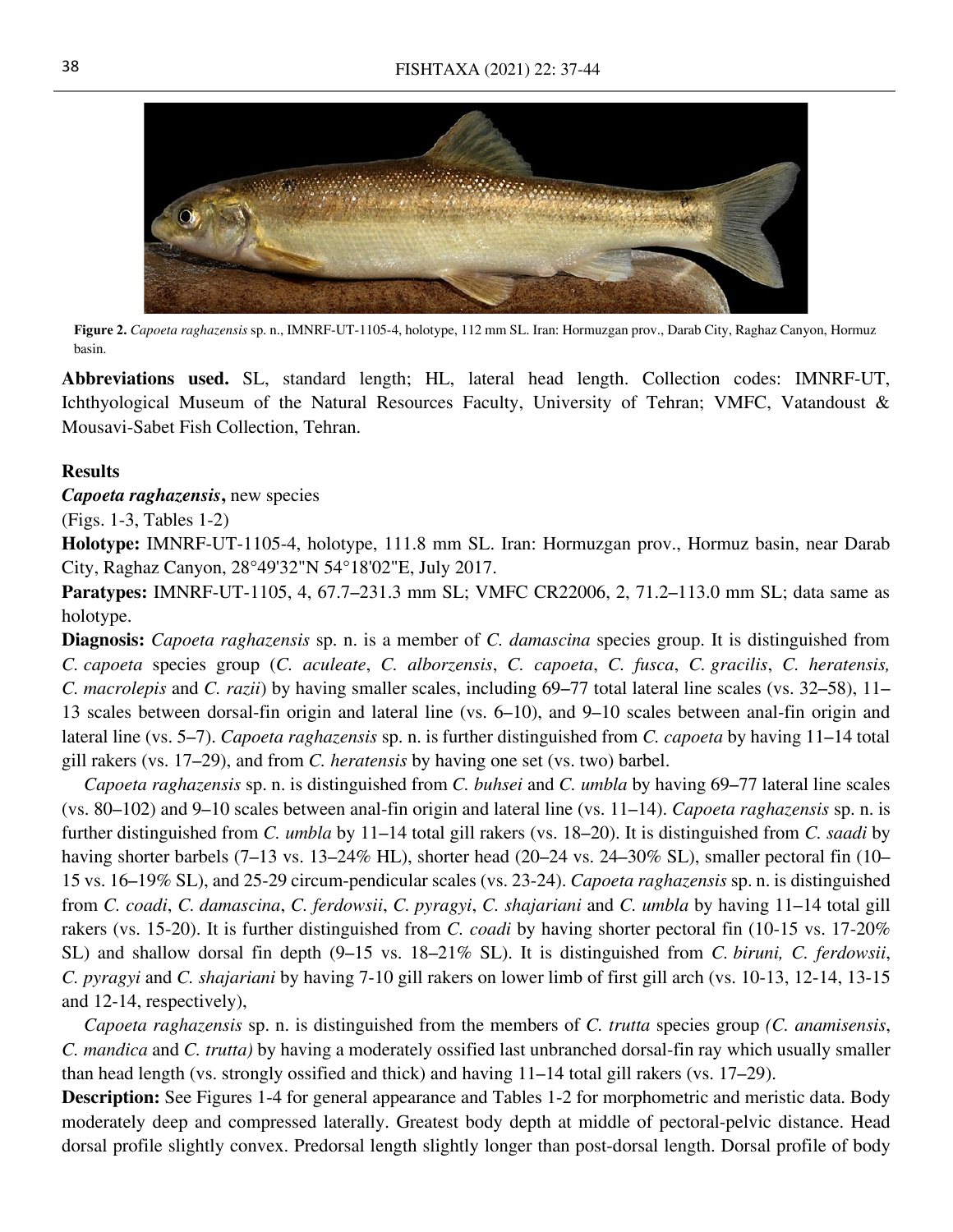

**Figure 2.** *Capoeta raghazensis* sp. n., paratypes; A, IMNRF-UT-1105-7; 231 mm SL; B, IMNRF-UT-1105-6; 200 mm SL; C, IMNRF-UT-1105-4; 114 mm SL.



**Figure 3.** Ventral view of Head. *Capoeta raghazensis* sp. n. (A: IMNRF-UT-1105-4, 114 mm SL, male; B: IMNRF-UT-1105-7, 231 mm SL, female; C: IMNRF-UT-1105-6, 200 mm SL, female; D: IMNRF-UT-1105-4, 111.8 mm SL, male).

convex without any keel in front of dorsal-fin origin. Snout rounded with a semi-circular view in ventral. Mouth arcuate in males and straight in females (Fig. 3). Upper and lower lips adnate to jaws. Lower jaw with a strong keratinized edge. Rostral cap well-developed in semi-circular form and overlapping with upper lip. One set of maxillary barbels, short, smaller than eye's horizontal diameter and never reaching to posterior margin of orbit. Intranasal length slightly shorter than snout length. Pelvic axillary well-developed, pointed, triangular in shape covering by scales.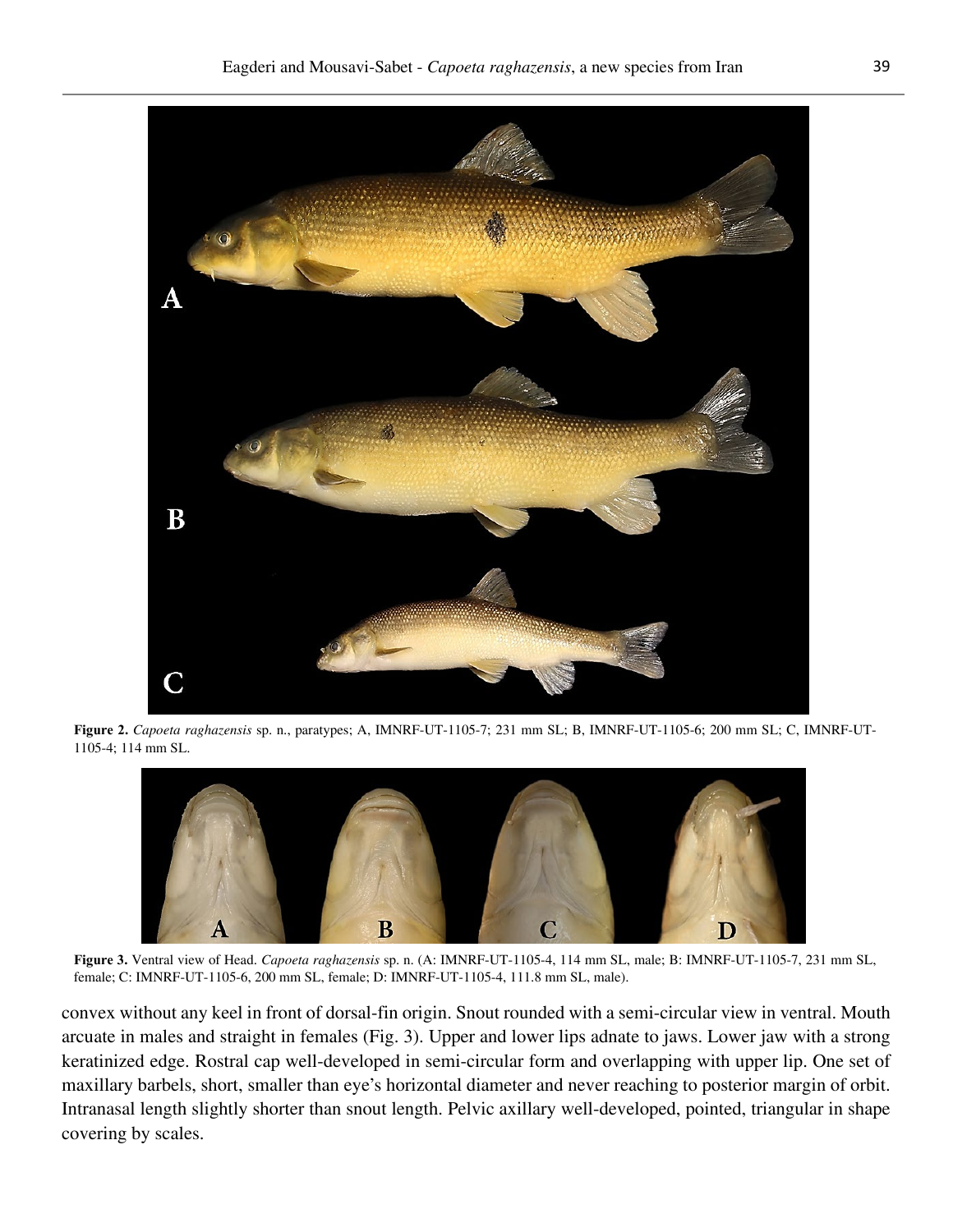| Table 1. Meristic data of Capoeta raghazensis sp. n. species (Holotype, IMNRF-UT-1105-4; paratypes, IMNRF-1105, 6 specimens). |  |
|-------------------------------------------------------------------------------------------------------------------------------|--|
|-------------------------------------------------------------------------------------------------------------------------------|--|

|                                       |          |               | <b>Paratypes</b> |           |  |
|---------------------------------------|----------|---------------|------------------|-----------|--|
| <b>Characters</b>                     | Holotype | Range         | Mean             | <b>SD</b> |  |
| Standard length (mm)                  | 113      | 68-231        |                  |           |  |
| In percent of standard length         |          |               |                  |           |  |
| Body depth maximal                    | 22.9     | 22.8-25.5     | 24.0             | 1.0       |  |
| Caudal peduncle depth                 | 10.8     | $10.5 - 11.4$ | 10.9             | 0.3       |  |
| Predorsal length                      | 54.2     | 53.6-56.6     | 55.0             | 1.1       |  |
| Postdorsal length                     | 52.5     | 48.7-53.7     | 50.2             | 1.8       |  |
| Prepelvic length                      | 50.5     | 51.8-55.1     | 53.3             | 1.1       |  |
| Preanal length                        | 72.2     | 72.8-78.5     | 75.9             | 1.9       |  |
| Caudal peduncle length                | 19.2     | 15.8-19.1     | 16.7             | 1.3       |  |
| Dorsal-fin base length                | 14.8     | 13.3-16.2     | 14.8             | 1.1       |  |
| Dorsal-fin depth                      | 13.4     | $9.2 - 15.2$  | 13.3             | 2.2       |  |
| Anal-fin base length                  | 10.1     | 8.0-11.7      | 9.9              | 1.4       |  |
| Anal-fin depth                        | 10.7     | $10.0 - 15.6$ | 13.1             | 2.2       |  |
| Pectoral fin length                   | 13.3     | $10.5 - 15.3$ | 12.5             | 1.6       |  |
| Pelvic fin length                     | 11.8     | 11.5-15.5     | 12.9             | 1.5       |  |
| Pectoral - pelvic-fin origin distance | 30.4     | 30.7-34.4     | 32.2             | 1.3       |  |
| Pelvic - anal-fin origin distance     | 21.2     | 21.0-24.4     | 22.6             | 1.2       |  |
| Body width                            | 18.6     | 16.2-20.7     | 18.3             | 1.8       |  |
| Caudal peduncle width                 | 4.4      | $3.2 - 6.4$   | 4.4              | 1.2       |  |
| Head length (HL)                      | 21.3     | 19.9-23.7     | 22.1             | 1.3       |  |
| In percent of Head length             |          |               |                  |           |  |
| Snout length                          | 32.3     | 23.2-30.3     | 26.9             | 3.3       |  |
| Eye horizontal diameter               | 22.0     | 14.5-25.5     | 19.9             | 4.1       |  |
| Postorbital distance                  | 56.5     | 52.7-63.2     | 57.4             | 4.1       |  |
| Head depth at nape                    | 79.7     | 70.4-81.5     | 76.6             | 3.6       |  |
| Head depth at eye                     | 50.4     | 48.3-53.4     | 51.3             | 1.8       |  |
| Head length at nape                   | 85.4     | 90.2-96.1     | 92.1             | 2.1       |  |
| Head width                            | 76.8     | 63.9-83.4     | 72.9             | 7.2       |  |
| Inter orbital                         | 45.8     | 37.1-47.2     | 42.0             | 4.5       |  |
| Inter nasal                           | 26.5     | 22.8-28.4     | 26.2             | 2.6       |  |
| Mouth width                           | 34.8     | 23.2-39.0     | 29.4             | 7.0       |  |
| Maxillary barbel                      | 16.8     | $7.6 - 13.8$  | 11.2             | 2.2       |  |

Dorsal fin depth (9–15% SL) with 4 unbranched and 7–8 branched rays, its outer margin straight in sinuate shape. Last unbranched dorsal-fin ray thickened and serrated, distally flexible, with 16–20 serrae on its posterior margin, with serrations along 60–70% of its posterior margin, denticles in moderate size and narrowly spaced. Last unbranched dorsal-fin ray slightly shorter than first branched ray, and its tip soft. Pelvic fin inserted below a vertical of posterior margin of first branched dorsal-fin. Caudal fin short, emarginate with round and equal size of lobes. Pectoral fin depth short (10–15% SL) with15–17 branched rays. Pelvic fin with 1 unbranched and 8 branched rays. Anal fin with 3 unbranched rays, 5 branched rays and its outer margin rounded. 11–14 gill rakers on outer side of first arch. 25–29 circum-peduncular scales. Lateral line complete with 69–77 scales. 11– 13 scales between dorsal-fin origin and lateral line and 9–10 between anal-fin origin and lateral line.

**Coloration:** In live specimens, dorsum olive, a dark pigmentation present on scales above lateral line giving impression of stripes in males but faded in female. A mid-flank stripe is evident, darkest on the anterior part of the body. Below the lateral line and belly beige. Dorsal and caudal fins with melanophores on the membranes,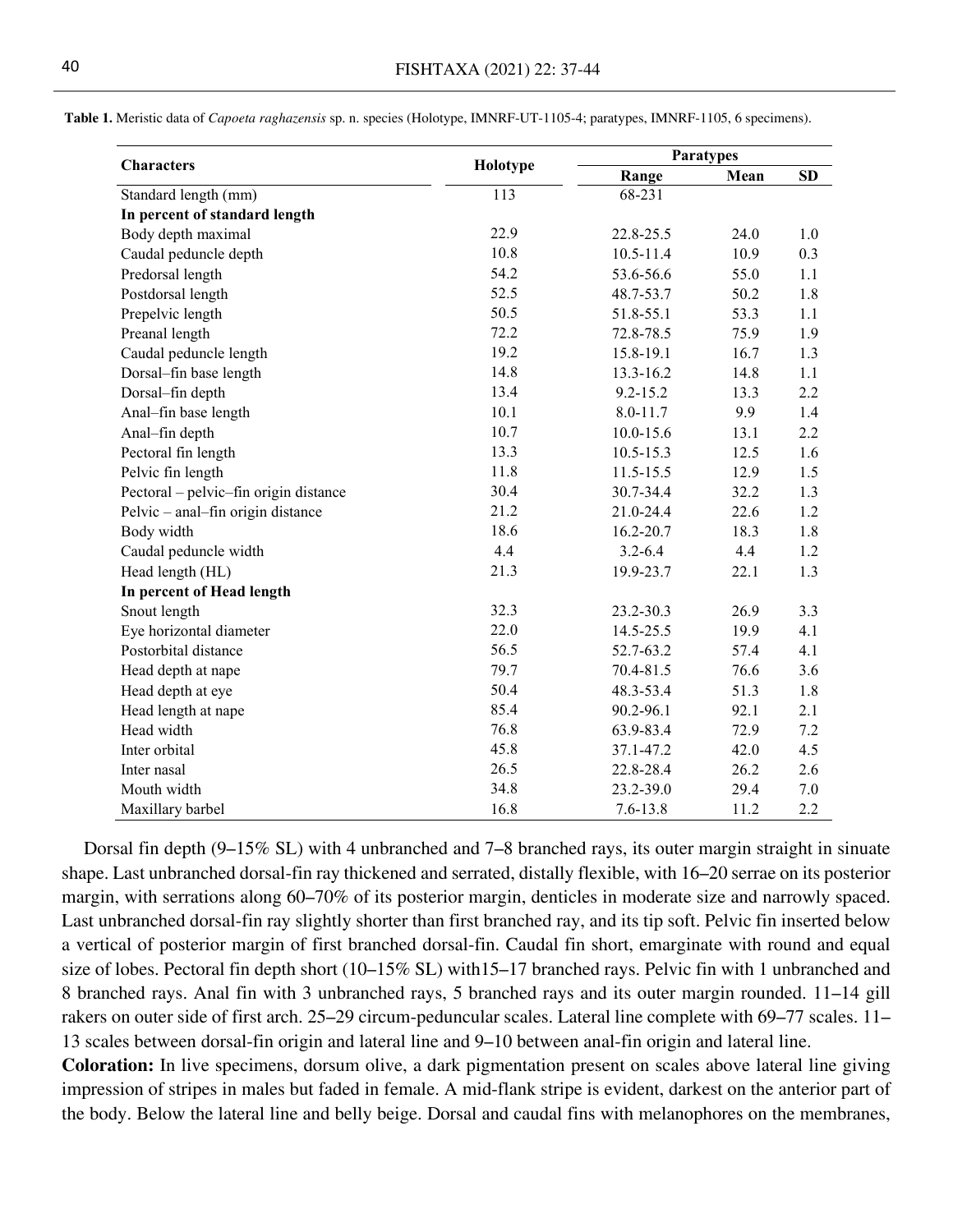| <b>Characters</b>                                 | Holotype | <b>Paratypes</b> |        |           |
|---------------------------------------------------|----------|------------------|--------|-----------|
|                                                   |          | Range            | Mean   | <b>SD</b> |
| Total lateral-line scales                         | 69       | 69-77            | 71.7   | 2.8       |
| Scales between dorsal-fin origin and lateral line | 12       | $11 - 13$        | 12.3   | 0.8       |
| Scales between anal-fin origin and lateral line   | 9        | $9 - 10$         | 9.7    | 0.5       |
| Dorsal unbranched Rays                            | 4        | $4 - 4$          | 4.0    | 0.0       |
| Dorsal branched Rays                              | 7        | $8-8$            | 8.0    | 0.0       |
| Anal unbranched Rays                              | 3        | $3 - 3$          | 3.0    | 0.0       |
| Anal branched Rays                                | 5        | $5-5$            | 5.0    | 0.0       |
| Pectoral Rays                                     | 16       | 15-17            | 15.8   | 1.0       |
| Pelvic Rays                                       | 8        | $8 - 8$          | 8.0    | 0.0       |
| Caudal fin rays                                   | $10+9$   |                  | $10+9$ |           |
| Circum-pendicular scales                          | 28       | 25-29            | 27.2   | 1.8       |
| Total gill rakers                                 | 12       | $11 - 14$        | 13.3   | 1.2       |
| Gill rakers on the lower limb                     | 8        | $7 - 10$         | 9.3    | 1.2       |
| Gill rakers on the upper limb                     | 4        | 4-4              | 4.0    | 0.0       |

**Table 2.** Morphometric data of *Capoeta raghazensis* sp. n. (holotype, IMNRF-UT-1105-4; paratypes, IMNRF-1105, 6 specimens).

fade in margins. Pectoral and pelvic fins orange-cream with melanophores on the membranes. Anal fin beige. In preserved specimens, dorsum, upper side of mid-flank and head brown. Below the lateral line and belly beige. Peritoneum black.

**Distribution and habitat:** Based on our knowledge, *Capoeta raghazensis* sp. n. is only found in the Raghaz Canyon, Hormuz basin, Iran. The Raghaz Canyon, with an approximate length of four kilometres, 64 cascade and more than 100 natural ponds *Capoeta raghazensis* sp. n. was captured in a pond with about 2 m depth, 6 m<sup>2</sup> surface area. Water was clear with low current (Fig. 4).

**Etymology:** The species name raghazensis refers to Raghaz Canyon, the type locality of *Capoeta raghazensis*  sp. n. An adjective.

**Remark:** Based on our unpublished data, *Capoeta raghazensis* sp. n. is distinguished from *C. saadi*, its closest relative, by an uncorrected-pairwise distance of 6.0% based on the Cytochrome *b* sequences.

**Comparative Materials:** — *Capoeta anamisensis:* ZM-CBSU Z126-130, 5, 134–139 mm SL; Iran: Hormuzgan prov.: Minab River drainage, Moradabad River at Ziarat Ali, 27°45'47.6"N 57°14'31.8"E.

*Capoeta birunii:* ZM-CBSU Z651-660, 10, 90-165 mm SL; Iran: Esfahan prov.: Zayandeh River basin, Daran River near Daran, 32˚49′25.8″N 50˚25′47.4″E. 16 Aug 201.

*Capoeta alborzensis*: IMNRF-1063, 7, 50-153 mm SL, Iran: Tehran prov.: Nam River, tributary of Hableh River, near Arjomand village, 35°48'00"N 52°30'57"E. — IMNRF-UT-2063, 23, 46-163 mm SL, Iran: Tehran prov.: Dasht-e Kavir basin, Nam River, tributary of Hableh River, near Harandeh village, 35°42'41"N 52°40'19"E, September 2014.

*Capoeta buhsei*: IMNRF-UT-1075, 12, 103.9-211.8 mm SL, Iran: Markazi prov.: Namak Lake basin, Tafresh Town, at Khalife Kandy village, Mazlaghan-Chay River, 34°45'34"N 49°56'50"E, Novembre 2016.

*Capoeta capoeta*: IMNRF-UT-1067, 15, 66-157 mm SL, Iran: Eastern Azarbaijan prov.: Urmia Lake basin, Near Ajab Shir City, Ghale-Chay River, 37°29'25"N 45°59'57"E, Novembre 2016.

*Capoeta coadi*: IMNRF-UT-1108, 18, 91-163 mm SL, Iran: Kohgiluyeh and Boyer-Ahmad prov.: Tigris basin, near Ghalat village, Beshar River, 30°27'47"N 51°45'10"E, July 2017.

*Capoeta damascina*: NUIC-1519. 20. 104.8–218.1 mm SL; Turkey: Malatya prov.: Persian Gulf basin, Sürgü Stream, 38°02'34''N 37°51'21''E.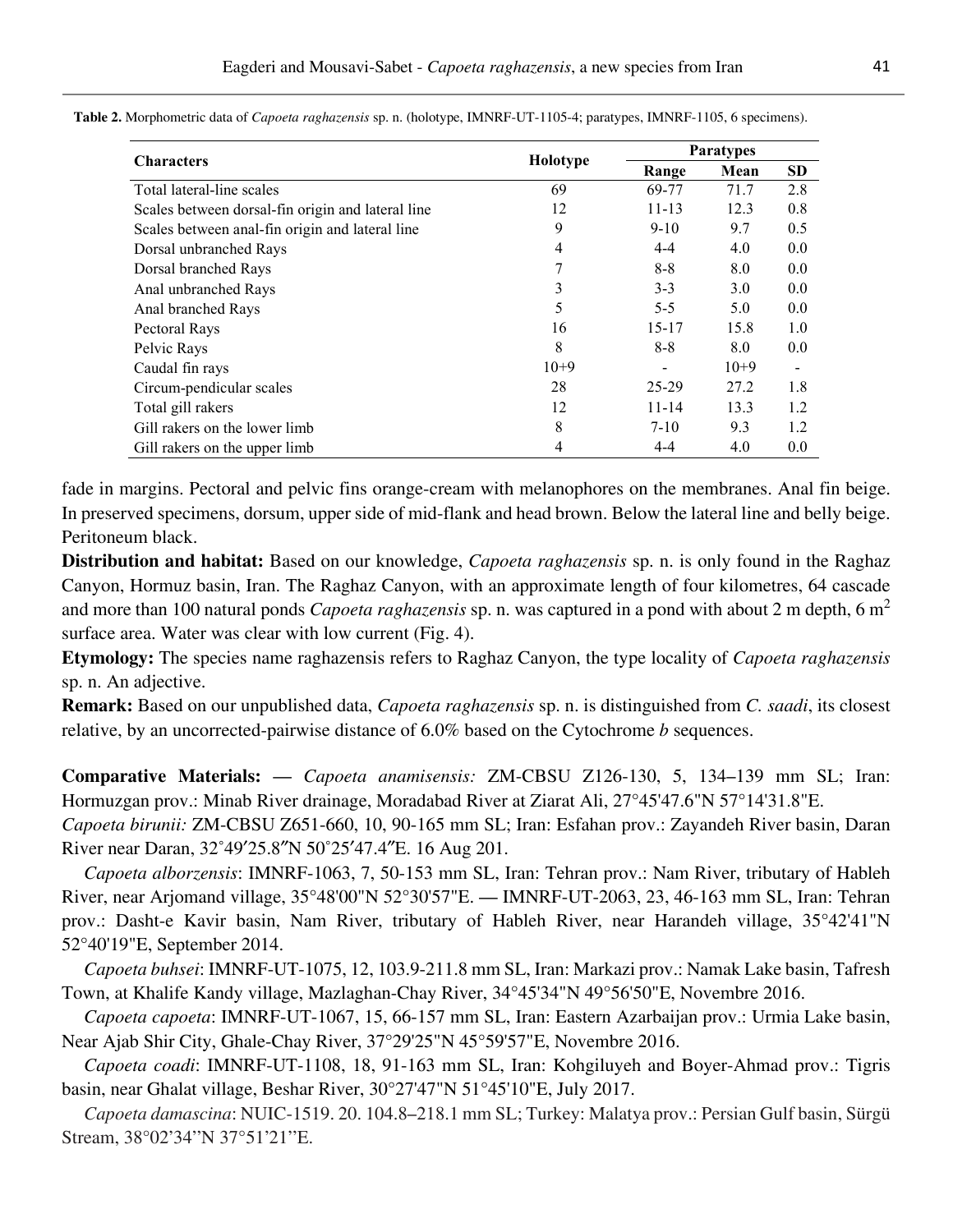

**Figure 4.** Raghaz Canyon, near Darab City, Hormuz basin, type locality of *Capoeta raghazensis*, sp. n..

*Capoeta ferdowsii*: IMNRF-UT-1111 61, 121.6 mm SL; Iran: Fars prov.: Persian Gulf basin, Tang-e Shiv River at Bekr Sofla village, Zohre River drainage, 30°25'26"N 51°21'55"E. July 2017. — IMNRF-UT-1111, 8, 63.8-138.4 mm SL; data same as IMNRF-UT-1111 61.

*Capoeta fusca*: IMNRF-UT-1065, 8, 46-121 mm SL, Iran: North Khorasan prov.: Hari River basin, near Farooj Town, at Segonbadan village, Qanat-e Segonbadan, 37°14'46"N 58°08'01"E.

*Capoeta heratensis*: IMNRF-UT-1064, 15, 116-161 mm SL, Iran: Khorasan-e Razavi prov.: Hari River basin, near Sarakhs, at Pole-e Khaton, Hari River, 35°56'51"N 61°08'51"E, June 2016.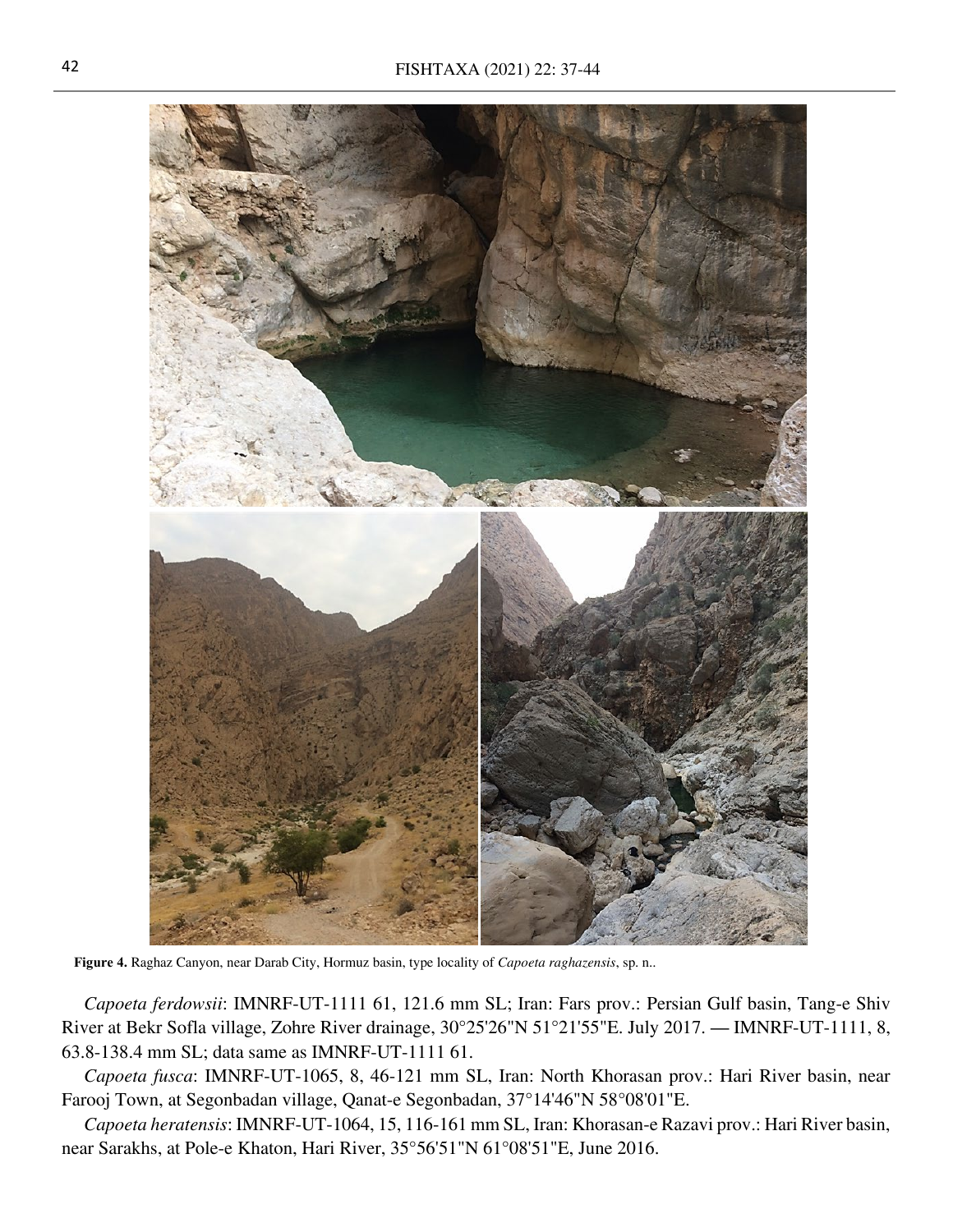*Capoeta pyragyi*: IMNRF-UT-1109 141, 118.1 mm SL; Iran: Lorestan prov.: Tigris River drainage, Tire River at Kaghe village (Fig. 13), Sezar River drainage, 33°37'06"N 48°58'13"E. July 2017. — IMNRF-UT-1109, 16, 79.6–155.8 mm SL; data same as IMNRF-UT-1109 141.

*Capoeta macrolepis*: IMNRF-UT-1058, 9, 53-116 mm SL, Iran: Fars prov.: Kor River basin, Tange Boragh village, Kor River, 37°14'46"N 58°08'01"E.

*Capoeta mandica*: ZM-CBSU Z212-217, 6, 83–118 mm SL; Iran: Fars prov.: Qareh Aghaj River at Kavar, 29°10'55.10"N 52°41'32.80"E.—ZM-CBSU Z235-245, 11, 82–130 mm SL; Iran: Fars prov.: Qareh Aghaj River at Kuohmareh Sorkhi, 29°23'39.8"N 52°09'49.1"E.

*Capoeta saadii*: ZM-CBSU 2524-2528, 5, 113-231mm SL; Iran: Fars prov.: Ghadamgah spring, Doroodzan, 30°15'11"N 54°25'32"E.

*Capoeta razii*: IMNRF-UT-1072, 14 specimens, 90.7–184.2 mm SL; Iran: Mazandaran prov.: Caspian Sea basin, Chalus City, Kheyroud River, 36°36'35"N, 51°33'45"E

*Capoeta shajariani*: IMNRF-UT-1107 21, 162.4 mm SL; Iran: Hamedan prov.: Tigris River drainage, Gamasiab River near Doab Village, 34°22'13"N 47°54'26"E, S. July 2017. — IMNRF-UT-1107, 10, 93.5– 173.0 mm SL; data same as IMNRF-UT-1109 141. — IMNRF-UT-1106, 10, 93.9-203.2 mm SL; Iran: Hamedan prov.: Gamasiab River at Saad-e Vaghas Village, Tigris River drainage, 34°16'54"N 48°14'29"E. July 2017.

*Capoeta trutta*: IMNRF-UT- 1073, 15, 54.1-165.2 mm SL, Iran: Kermanshah prov.: Tigris basin, Songhor to Satar road, Tape-Esmail village, Gaveh River, 34°56'01"N 47°12'49"E, August 2016.

*Capoeta umbla*: IMNRF-UT-1077, 15, 107.3-175.9 mm SL, Iran: Kurdistan prov.: Tigris River basin, Little Zab River, near Sardasht Town, Barisu village, 36°08'48"N 45°32'17"E, May 2016.

## **Acknowledgments**

We are pleased to thank University of Tehran for financial supports. We are pleased to thank Prof. Hamid Reza Esmaeili (Shiraz University) for allowing SE to examine materials under his care.

### **Literature cited**

- Alwan N. 2011. Systematics, taxonomy, phylogeny and zoogeography of the *Capoeta damascina* species complex (Pisces: Teleostei: Cyprinidae) inferred from comparative morphology and molecular markers. PhD thesis, Goethe Universität, Frankfurt a.m., Germany.
- Alwan N., Zareian H., Esmaeili H.R. 2016. *Capoeta coadi*, a new species of cyprinid fish from the Karun River drainage, Iran based on morphological and molecular evidences (Teleostei, Cyprinidae). ZooKeys 57: 155-180.
- Armbruster, J.W. 2012. Standardized measurements, landmarks, and meristic counts for cypriniform fishes. Zootaxa 3586(1): 8-16.
- Çiçek E., Eagderi S., Sungur S. 2021a. *Schizothorax prophylax* (Pietschmann, 1933) and *Capoeta mauricii* Küçük, Turan, Şahin & Gülle, 2009, junior synonyms of *Capoeta pestai* (Pietschmann, 1933) (Teleostei, Cyprinidae). Spixiana 44(2): 203-208.
- Çiçek E., Eagderi S., Seçer B., Sungur S. 2021b. *Capoeta kosswigi* Karaman, 1969 a junior synonym of *Capoeta damascina*  (Valenciennes, 1842) (Teleostei: Cyprinidae). Journal of Fish Taxonomy 45: 235-240**.**
- Çiçek E., Eagderi S., Seçer B., Sungur S. 2021c. *Capoeta baliki* Turan, Kottelat, Ekmekçi & Imamoglu, 2006 a junior synonym of *Capoeta tinca* (Heckel, 1843) (Teleostei: Cyprinidae). International Journal of Aquatic Biology 9(1): 33- 40.
- Esmaeili H.R., Zareian H., Eagderi S., Alwan N. 2016. Review on the taxonomy of Tigris scraper, *Capoeta umbla* (Heckel, 1843) and its confirmation record from the Iranian part of Tigris River, Persian Gulf basin (Teleostei: Cyprinidae). Journal of Fish Taxonomy 1(1): 35-44.